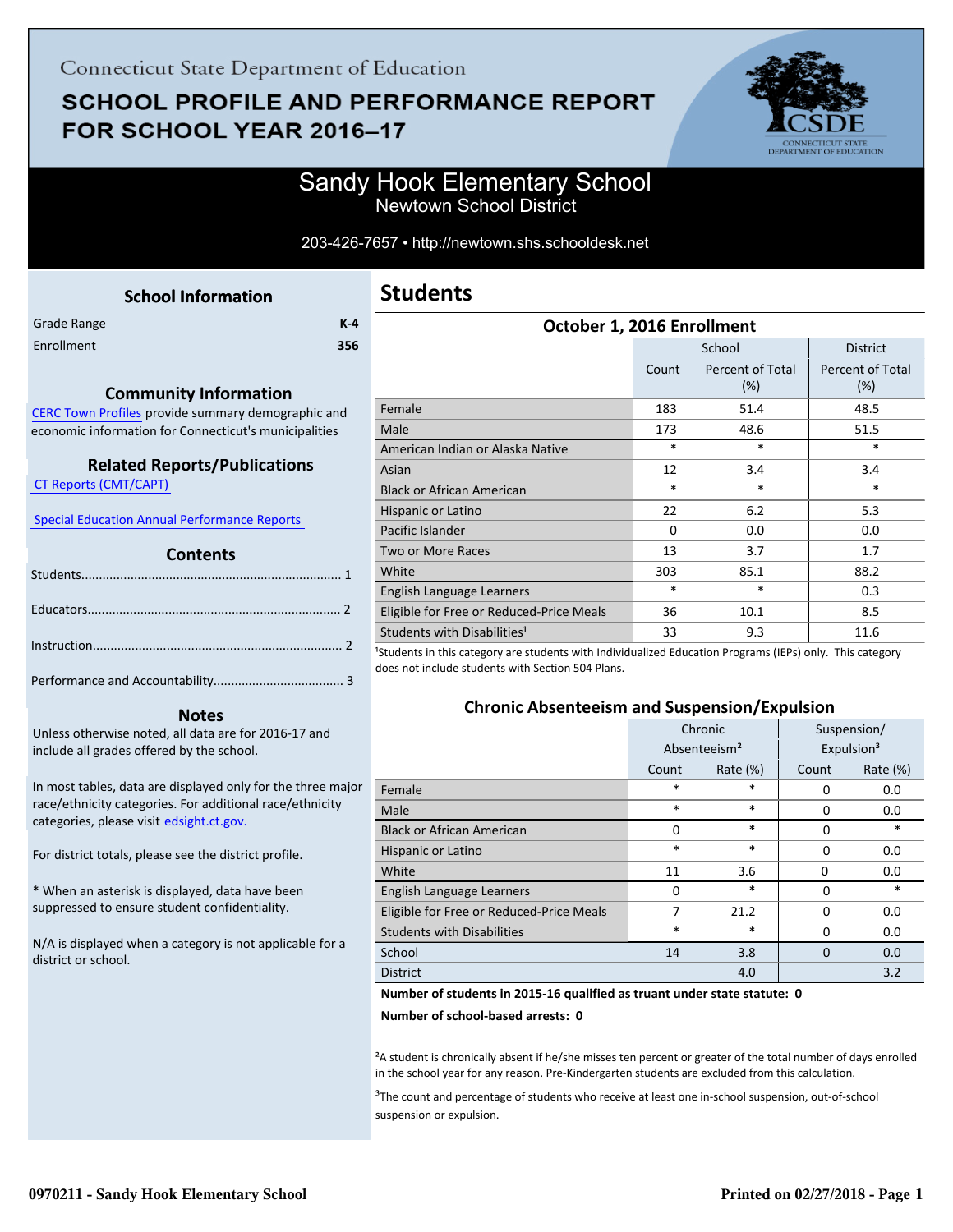# School Profile and Performance Report for School Year 2016-17 Sandy Hook Elementary School Newtown School District

### **Educators**

|  | Full-Time Equivalent (FTE) <sup>1</sup> Staff |  |
|--|-----------------------------------------------|--|
|--|-----------------------------------------------|--|

|                                                           | <b>FTE</b> |
|-----------------------------------------------------------|------------|
| <b>General Education</b>                                  |            |
| <b>Teachers and Instructors</b>                           | 26.2       |
| Paraprofessional Instructional Assistants                 | 5.2        |
| <b>Special Education</b>                                  |            |
| Teachers and Instructors                                  | 3.0        |
| Paraprofessional Instructional Assistants                 | 9.0        |
| <b>Administrators, Coordinators and Department Chairs</b> |            |
| School Level                                              | 2.0        |
| Library/Media                                             |            |
| Specialists (Certified)                                   | 1.0        |
| <b>Support Staff</b>                                      | 1.0        |
| Instructional Specialists Who Support Teachers            | 3.0        |
| Counselors, Social Workers and School Psychologists       | 2.0        |
| <b>School Nurses</b>                                      | 1.2        |
| Other Staff Providing Non-Instructional Services/Support  | 9.5        |

| <b>Educators by Race/Ethnicity</b>         |                                  |        |                                |  |
|--------------------------------------------|----------------------------------|--------|--------------------------------|--|
|                                            |                                  | School | <b>District</b>                |  |
|                                            | Percent of Total<br>Count<br>(%) |        | <b>Percent of Total</b><br>(%) |  |
| American Indian or Alaska<br><b>Native</b> | 0                                | 0.0    | 0.0                            |  |
| Asian                                      | 0                                | 0.0    | 1.2                            |  |
| <b>Black or African American</b>           | O                                | 0.0    | 0.0                            |  |
| Hispanic or Latino                         | 0                                | 0.0    | 0.0                            |  |
| Pacific Islander                           | 0                                | 0.0    | 0.0                            |  |
| Two or More Races                          | 0                                | 0.0    | 0.0                            |  |
| White                                      | 41                               | 97.6   | 97.5                           |  |

#### **Classroom Teacher Attendance, 2015-16**

|                                             | School | <b>District</b> |
|---------------------------------------------|--------|-----------------|
| Average # of FTE Days Absent Due to Illness | 9.6    | 9.2             |
| or Personal Time                            |        |                 |

<sup>1</sup>In the full-time equivalent count, staff members working part-time in the school are counted as a fraction of full-time. For example, a teacher who works half-time in a school contributes 0.50 to the school's staff count.

## **Instruction and Resources**

|                                       |     | <b>School Schedule</b>           |          |
|---------------------------------------|-----|----------------------------------|----------|
| Days of Instruction                   | 183 | <b>School Hours for Students</b> |          |
| <b>Hours of Instruction Per Year</b>  |     | <b>Start Time</b>                | 09:05 AM |
| Grades 1-12 and Full-Day Kindergarten | 990 | End Time                         | 03:37 PM |
| Half/Extended Day Kindergarten        | N/A |                                  |          |

### **Students with Disabilities Who Spend 79.1 to** 100 Percent of Time with Nondisabled Peers<sup>3</sup>

|                                | Count  | Rate $(\%)$ |
|--------------------------------|--------|-------------|
| Autism                         | $\ast$ | *           |
| <b>Emotional Disturbance</b>   | $\ast$ | $\ast$      |
| <b>Intellectual Disability</b> | $\ast$ | $\ast$      |
| Learning Disability            | $\ast$ | $\ast$      |
| Other Health Impairment        | 7      | $\ast$      |
| <b>Other Disabilities</b>      | N/A    | N/A         |
| Speech/Language Impairment     | 10     | $\ast$      |
| School                         | 28     | 96.6        |
| <b>District</b>                |        | 76.6        |
|                                |        |             |

³Ages 6-21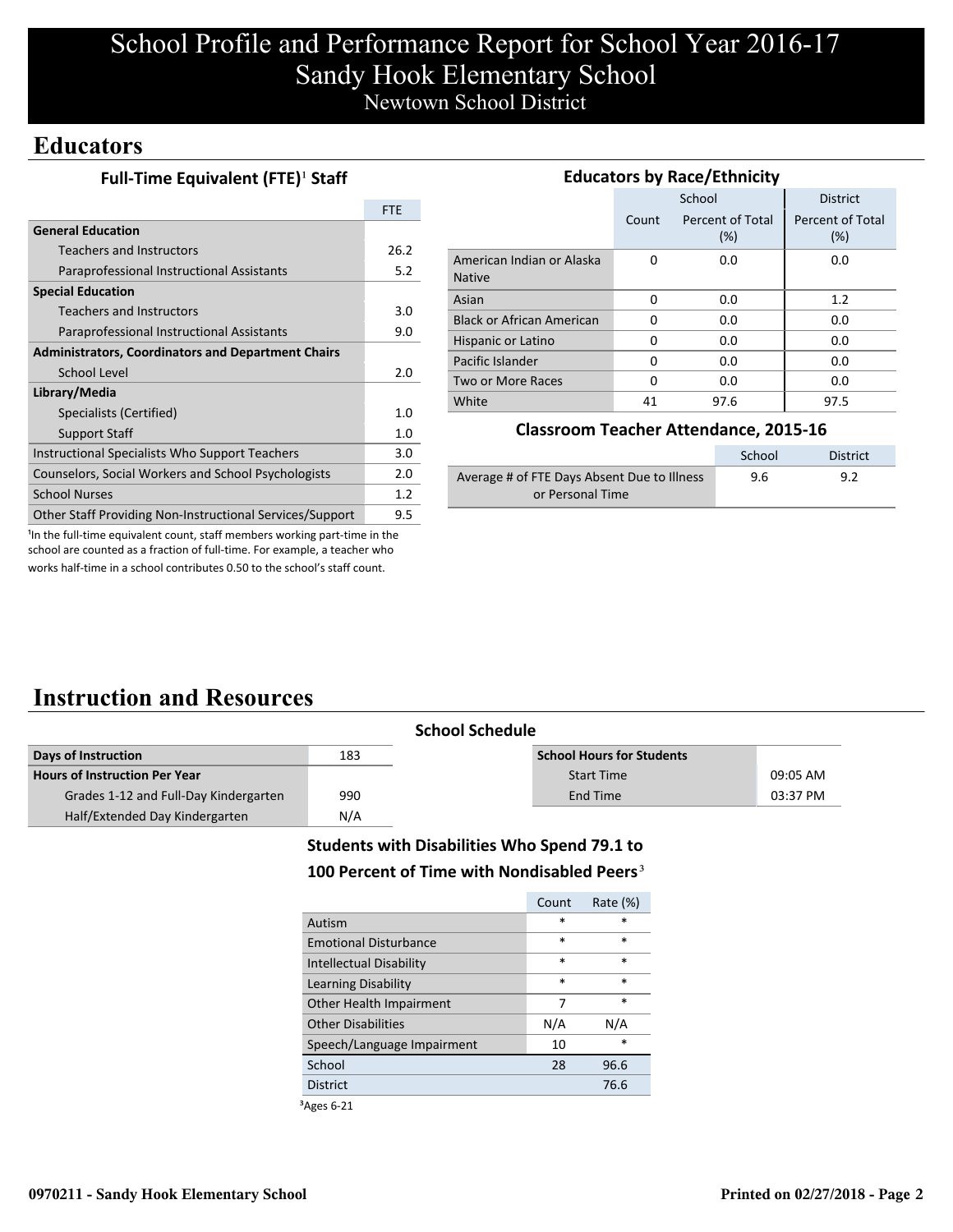## School Profile and Performance Report for School Year 2016-17 Sandy Hook Elementary School Newtown School District

## **Performance and Accountability**

### **School Performance Index (SPI)**

A School Performance Index (SPI) is the average performance of students in a subject area (i.e., ELA, Mathematics or Science) on the state summative assessments.The SPI ranges from 0-100. An SPI is reported for all students tested in a school and for students in each individual student group. Connecticut's ultimate target for an SPI is 75.

|                                              | <b>English Language Arts(ELA)</b> |            | <b>Math</b> |            | <b>Science</b> |            |
|----------------------------------------------|-----------------------------------|------------|-------------|------------|----------------|------------|
|                                              | Count                             | <b>SPI</b> | Count       | <b>SPI</b> | Count          | <b>SPI</b> |
| American Indian or Alaska Native             | 0                                 | N/A        | 0           | N/A        | 0              | N/A        |
| Asian                                        | 7                                 | $\ast$     | 7           | *          | 0              | N/A        |
| <b>Black or African American</b>             | $\ast$                            | $\ast$     | $\ast$      | $\ast$     | 0              | N/A        |
| Hispanic or Latino                           | 8                                 | $\ast$     | 8           | $\ast$     | 0              | N/A        |
| Native Hawaiian or Other Pacific Islander    | 0                                 | N/A        | $\mathbf 0$ | N/A        | $\mathbf 0$    | N/A        |
| Two or More Races                            | $\ast$                            | $\ast$     | $\ast$      | *          | 0              | N/A        |
| White                                        | 131                               | 79.6       | 131         | 75.2       | 0              | N/A        |
| English Language Learners                    | $\ast$                            | $\ast$     | $\ast$      | $\ast$     | 0              | N/A        |
| Non-English Language Learners                | $\ast$                            | $\ast$     | $\ast$      | $\ast$     | 0              | N/A        |
| Eligible for Free or Reduced-Price Meals     | 18                                | $\ast$     | 18          | $\ast$     | 0              | N/A        |
| Not Eligible for Free or Reduced-Price Meals | 135                               | 80.6       | 135         | 76.7       | $\mathbf 0$    | N/A        |
| <b>Students with Disabilities</b>            | 18                                | $\ast$     | 18          | $\ast$     | $\mathbf 0$    | N/A        |
| <b>Students without Disabilities</b>         | 135                               | 82.2       | 135         | 78.2       | 0              | N/A        |
| <b>High Needs</b>                            | 34                                | 64.1       | 34          | 59.5       | 0              | N/A        |
| Non-High Needs                               | 119                               | 83.4       | 119         | 79.4       | 0              | N/A        |
| School                                       | 153                               | 79.1       | 153         | 75.0       | 0              | N/A        |

### **National Assessment of Educational Progress (NAEP): Percent At or Above Proficient1**

|                        | <b>NAEP 2015</b> |         | <b>NAEP 2013</b> |  |
|------------------------|------------------|---------|------------------|--|
| <b>READING</b>         | Grade 4          | Grade 8 | Grade 12         |  |
| Connecticut            | 43%              | 43%     | 50%              |  |
| <b>National Public</b> | 35%              | 33%     | 36%              |  |
| <b>MATH</b>            | Grade 4          | Grade 8 | Grade 12         |  |
| Connecticut            | 41%              | 36%     | 32%              |  |
| <b>National Public</b> | 39%              | 32%     | 25%              |  |

<sup>1</sup>NAEP is often called the "Nation's Report Card." It is sponsored by the U.S. Department of Education. This table compares Connecticut's performance to that of national public school students. Performance standards for state assessments and NAEP are set independently. Therefore, one should not expect performance results to be the same [across Smarter Balanced and NAEP. Instead, NAEP results are meant to](http://portal.ct.gov/-/media/SDE/Student-Assessment/NAEP/ct_naep_2015_results_by_performance_level.pdf?la=en) complement other state assessment data. To view student subgroup performance on NAEP, click here.

### **Physical Fitness Tests: Students Reaching Health Standard**²

|                      |                | Percent of Students by Grade <sup>3</sup> (%) |      | <b>All Tested Grades</b> |       |          |
|----------------------|----------------|-----------------------------------------------|------|--------------------------|-------|----------|
|                      | $\overline{4}$ | 6                                             | 8    | 10                       | Count | Rate (%) |
| Sit & Reach          | 95.7           | N/A                                           | N/A  | N/A                      | 69    | 95.7     |
| Curl Up              | 98.6           | N/A                                           | N/A  | N/A                      | 69    | 98.6     |
| Push Up              | 89.9           | N/A                                           | N/A  | N/A                      | 69    | 89.9     |
| Mile Run/PACER       | 94.2           | N/A                                           | N/A  | N/A                      | 69    | 94.2     |
| All Tests - School   | 87.0           | N/A                                           | N/A  | N/A                      | 69    | 87.0     |
| All Tests - District | 79.4           | 79.4                                          | 56.8 | 72.5                     |       | 71.3     |

 $2$ The Connecticut Physical Fitness Assessment (CPFA) is administered to all students in Grades 4, 6, 8 and 10. The health-related fitness scores gathered through the CPFA should be used to educate and motivate children and their families to increase physical activity and develop lifetime fitness habits.

<sup>3</sup>Only students assessed in all four areas are included in this calculation.